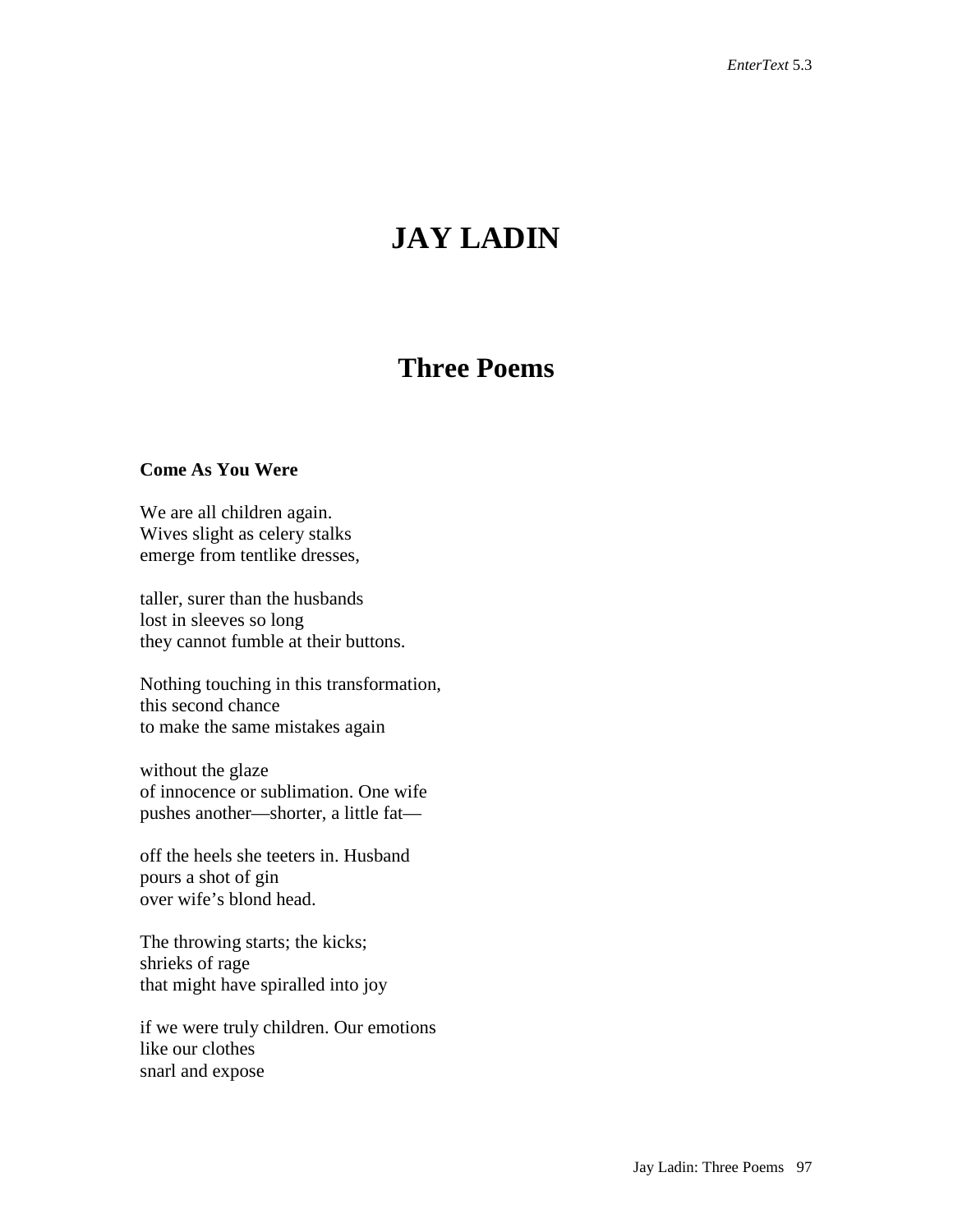the bodies flailing within them. Only lust has shrunken with us. Rings fall off our fingers.

Holes close in our lobes. Even our scars have disappeared. We mean so little to each other now,

a moment of rage or laughter before shrieks are silenced by overwhelming desire

for hands to lift us up, to give us something soft to clutch, a doll we can pretend to care for,

slippers with faces, houses we tower over, doors too small to enter, where mothers and fathers the size of spiders

balance checkbooks, dust, playing out the lives we played at, toys that have outgrown us.

## **The Feast of the Missing Centre**

"How long, O Lord, shall I cry 'Violence,' and You will not save?" the prophet Habakkuk demanded in 600 BCE, trying to distinguish empire from God, triumph from justice, as the Babylonian king Nebuchadnezzar – "the treacherous, arrogant man who has harvested all the nations"– strode across what we now call the Middle East**,** dragging the world behind him….

The Babylonian is approaching, is here.

Kings he holds in derision; princes are a joke to him. He laughs at every border and sweeps over it like wind.

O Lord, why do You stand by

while he tramples nations? Gates swing open to receive him, temples throb with his hymns, while I who know him for what he is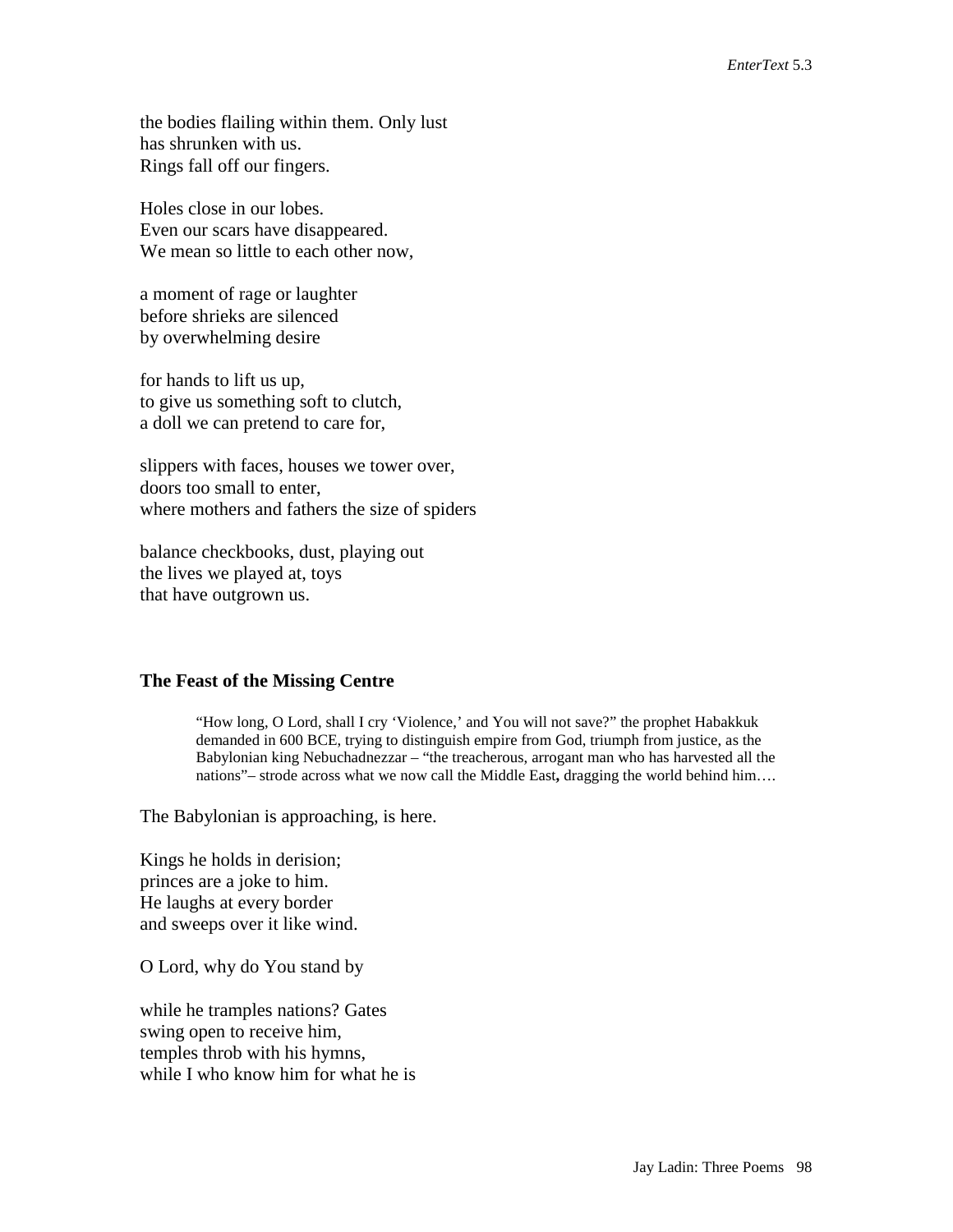spin in spirals of frustration, twisted by the vision

You O Lord have cursed me with, caught in the crack between cause and effect where justice gives, or fails to give,

meaning to event.

Justice gone, the chasm yawns. Bodies jam the gap. I can hardly tell O Lord which of them I am.

I teeter atop my gender,

an irony with legs, my capitulations exposed by every shred I wear. Thou who art of purer eyes,

how can You bear to look on men?

The Babylonian is approaching, is here. The world, You say, is his but You must have some life left, a few digits, a hand,

a lid O Lord to close,

to close my eye to him.

\*

I used to follow the wars, the executions

of carefully calibrated manoeuvres, sapping of shrines, the ant-like desperation of displaced populations, the plumes of smoke that once were provinces.

Where he rolled, I rolled

and what I saw I recorded O Lord in my lidless lens. Snapped and shot dogs and diplomats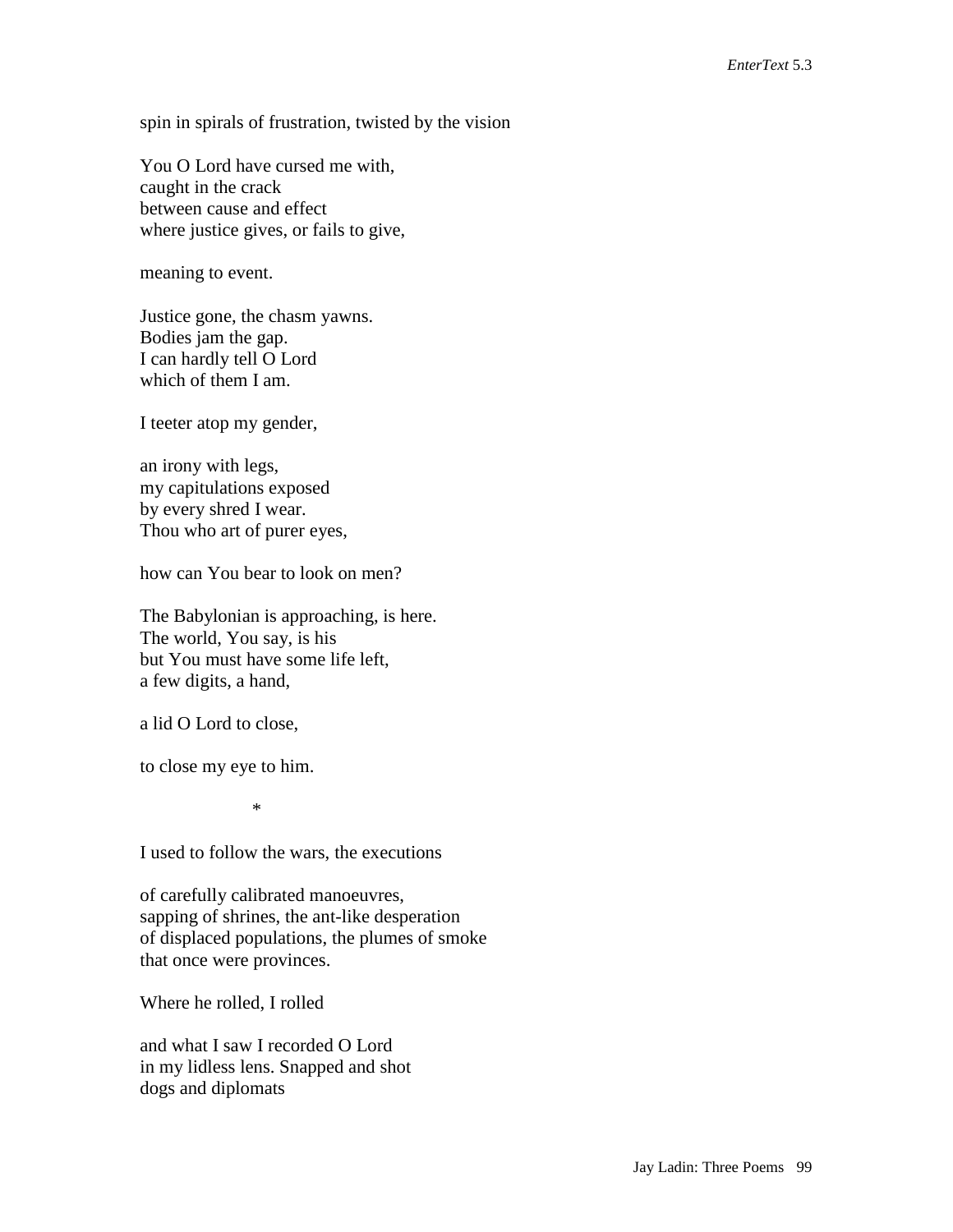maintaining their innocence, children

chewing chocolate bars, hands of indeterminate gender

whitening blithely on batons and whips, alleys garnished with beggars' bundles, surgeons' pails, the gouged wine-bronze of deserters' helmets.

The Babylonian rolled

and I rolled after him, pressing toward the centre where his conquests began. The circling birds sang louder and louder, contradictory in their praise, praising contradiction.

\*

The news is always good to the Babylonian; the future must be embraced, the triumphs of the past

point the way infallibly to the triumphs just ahead, Time leaps forward and doubles back, confounding

effect with cause, murder with self-defence. Nothing can happen to us now O Lord,

there is nothing left to happen, but the wish to trickle back to a time when all decisions

were in bigger, harder hands. Senators and secretaries frolic like lambs through corridors of power

the glamorous, winning Babylonian grazes, horns on his gods, crook in his hands, empire stripped to its premises,

the comfort of herds and the loneliness of kids, cries for help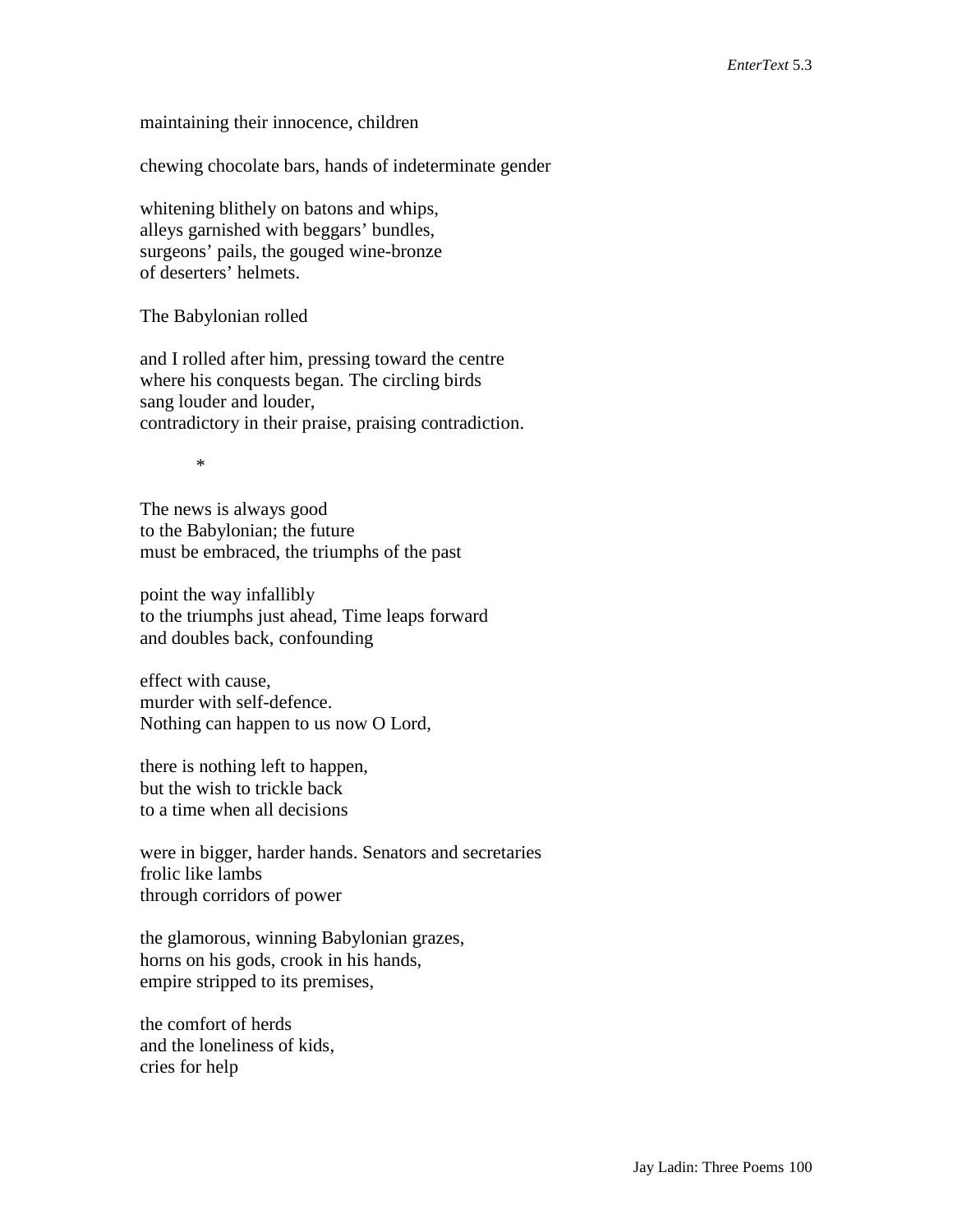tufted with pubic hair that quaver between nostalgia and regret, the Babylonian and the shadow

the setting sun casts on the scales that shine in his net. For a moment, it is evident O Lord

how wholly we are his. Our innocence ripens into his gender. His instruments wink in our pans.

The Babylonian approaches, gathering captives like sand. Time pants between contractions. We avoid each other's eyes.

Ready ourselves for him.

\*

Leading a sheep, cradling a kid, the garlanded, well-knit Babylonian travels by boat to the temple.

Oiled, bronzed, laden with gold, he's never been more attractive, catching every eye his destiny will ravish,

lawyers and streetsweepers, mothers and merchants poised to accept the terrible lance of his pleasure.

He takes us singly, side by side, in clans and confederations, and the stones cry out from the wall

and the beams in the woodwork answer with an almost human shudder every liberty he takes

to satisfy his desire.

Ah, you who pile up what isn't yours, genial, wide-eyed boy, ravisher of nations, those who embrace you will awaken,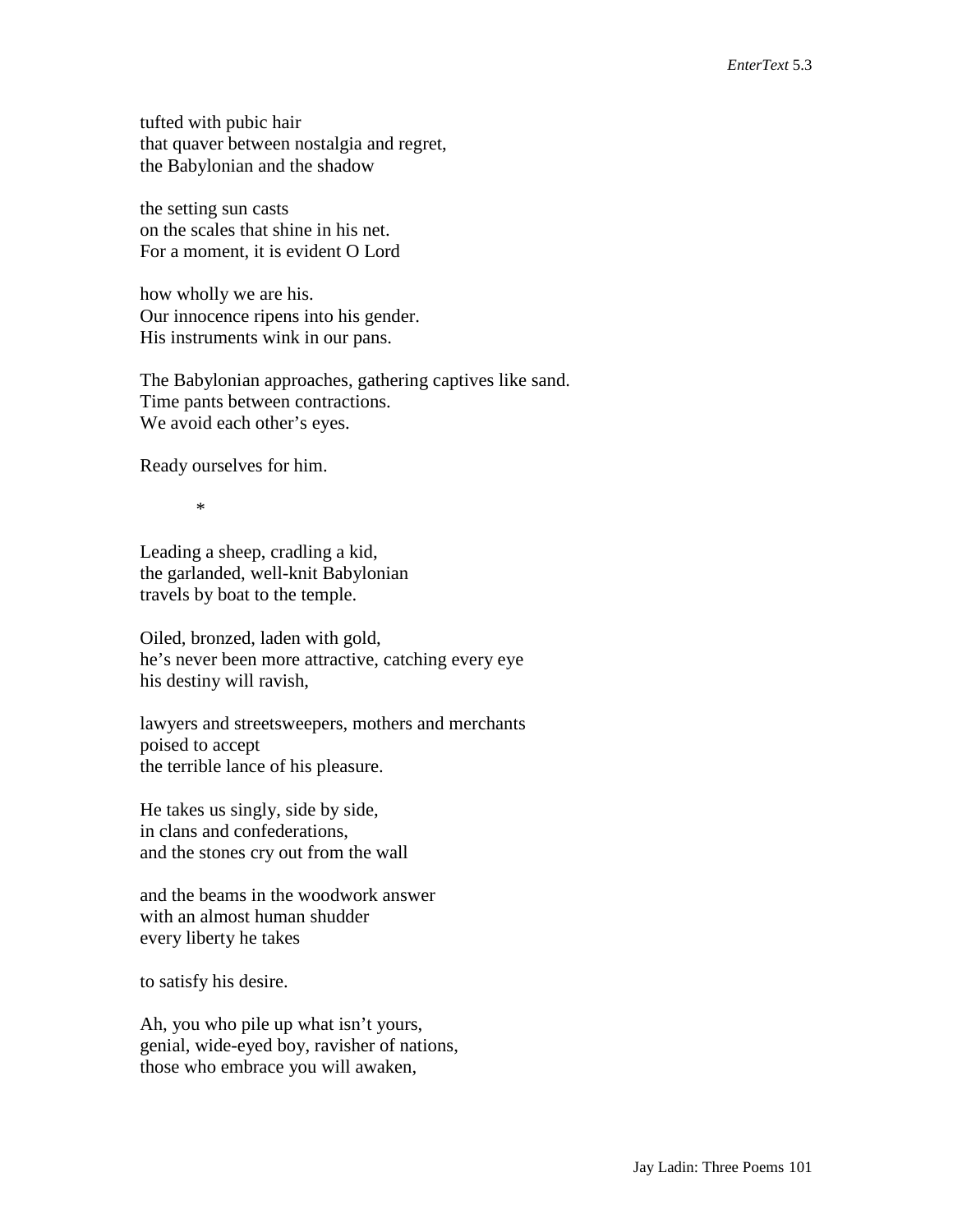the cup of intoxication will empty itself at your lips, and you too will stagger from disaster to disaster.

Slaughter your bullocks. Kill your kids. The Lord will flow like blood from your throat.

Redden your wedding bed.

\*

At last the Feast begins. Wineglasses brim,

generous, welcoming Babylonian hands pile tables with breaded organs,

glacéed whale bladder, grilled wolf's breast plattered by giggling water-bearers, girls with belts

cinched tight above their innocence. Suits and dresses, blouses and blazers,

gracefully woven bustieres toast one another's successes.

Bodies O Lord are not admitted: births and deaths, mutilations,

hearts to murmur, hands to regret. Necklines plunge,

waistlines spread, north to south, east to west. The Babylonian

feeds on our emptiness, a glee which breeds,

a grief without boundaries, a gravid, wistful breath.

\*

*The prophet Habakkuk's psalm after his lamentations:*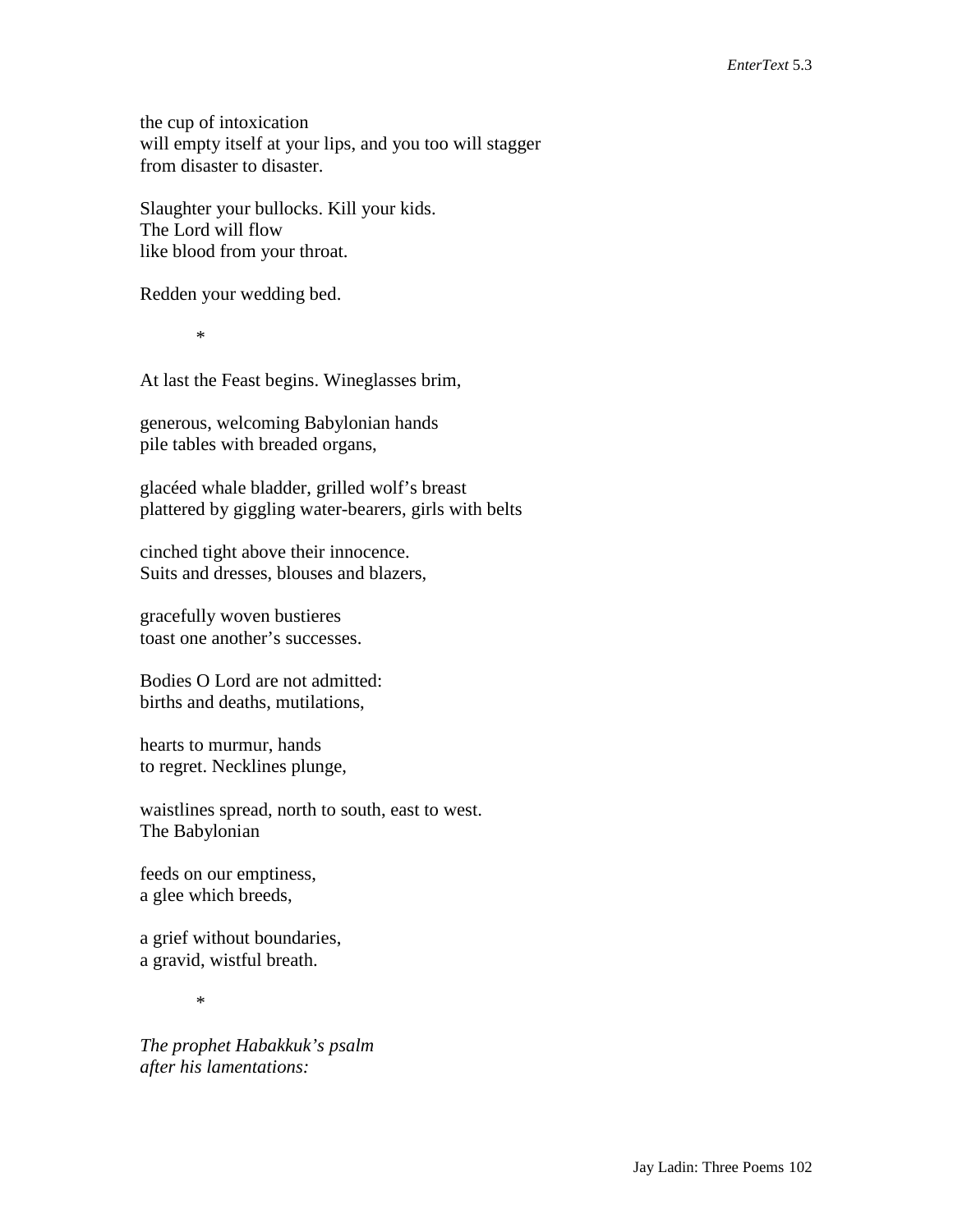Lord hearing your sound I cower. Lord In rage remember compassion.

Plague walks before You; fevers fly from Your feet. You stand, and Earth stretches;

You glance, and civilizations advance. In rage You pace the earth; with a snort,

You trample nations. At the sight of You, Mountains give birth,

Floodwaters gush, sun and moon Huddle in a single house,

Light your arrows as they fly, Ignite your glittering lance. From evil's house,

You sever the head, baring foundations Down to the neck,

Spearing with his own spikes The one whose delight

Devours the poor in secret. The day of trouble comes; the people

Rush to meet it. The fig doesn't bud And the olive fails, and the vines don't thrive,

And the fields don't yield, But I will exult in the Lord. O Lord,

You set my feet like the ram's, And so, beyond the heights

Of conquerors, I dance. *For the leader. With my string-music.*

## **Blind Date with the Muse**

Thought you liked girls Boned like railroad tracks. Not as pretty without my clothes?